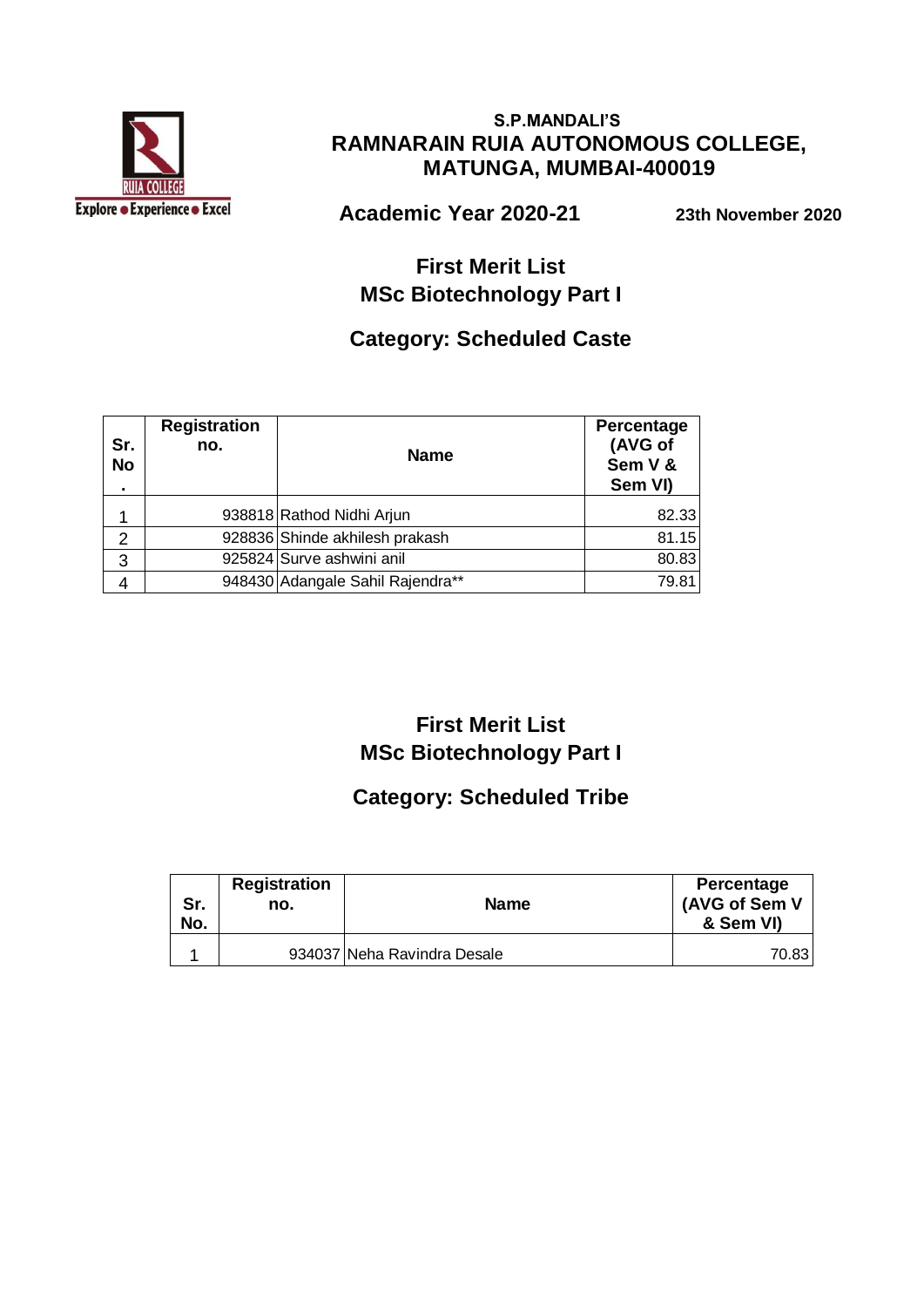

**S.P.MANDALI'S**

### **RAMNARAIN RUIA AUTONOMOUS COLLEGE, MATUNGA, MUMBAI-400019**

### **Academic Year 2020-21**

# **First Merit List MSc Biotechnology Part I**

# **Category: VJ/ DT (A)**

| Sr.<br><b>No</b><br>$\blacksquare$ | <b>Registration</b><br>no. | <b>Name</b>                     | Percentage<br>(AVG of Sem V<br>& Sem VI) |
|------------------------------------|----------------------------|---------------------------------|------------------------------------------|
|                                    |                            | 925994 Sulane Yogita Kesharsing | 68                                       |

# **First Merit List MSc Biotechnology Part I**

# **Category: NT (B)**

| Sr.<br>No. | <b>Registration</b><br>no. | <b>Name</b>                     | Percentage<br>(AVG of<br>Sem V &<br>Sem VI) |
|------------|----------------------------|---------------------------------|---------------------------------------------|
|            |                            | 940059 Kanekar Diksha Kamalakar | 78.66                                       |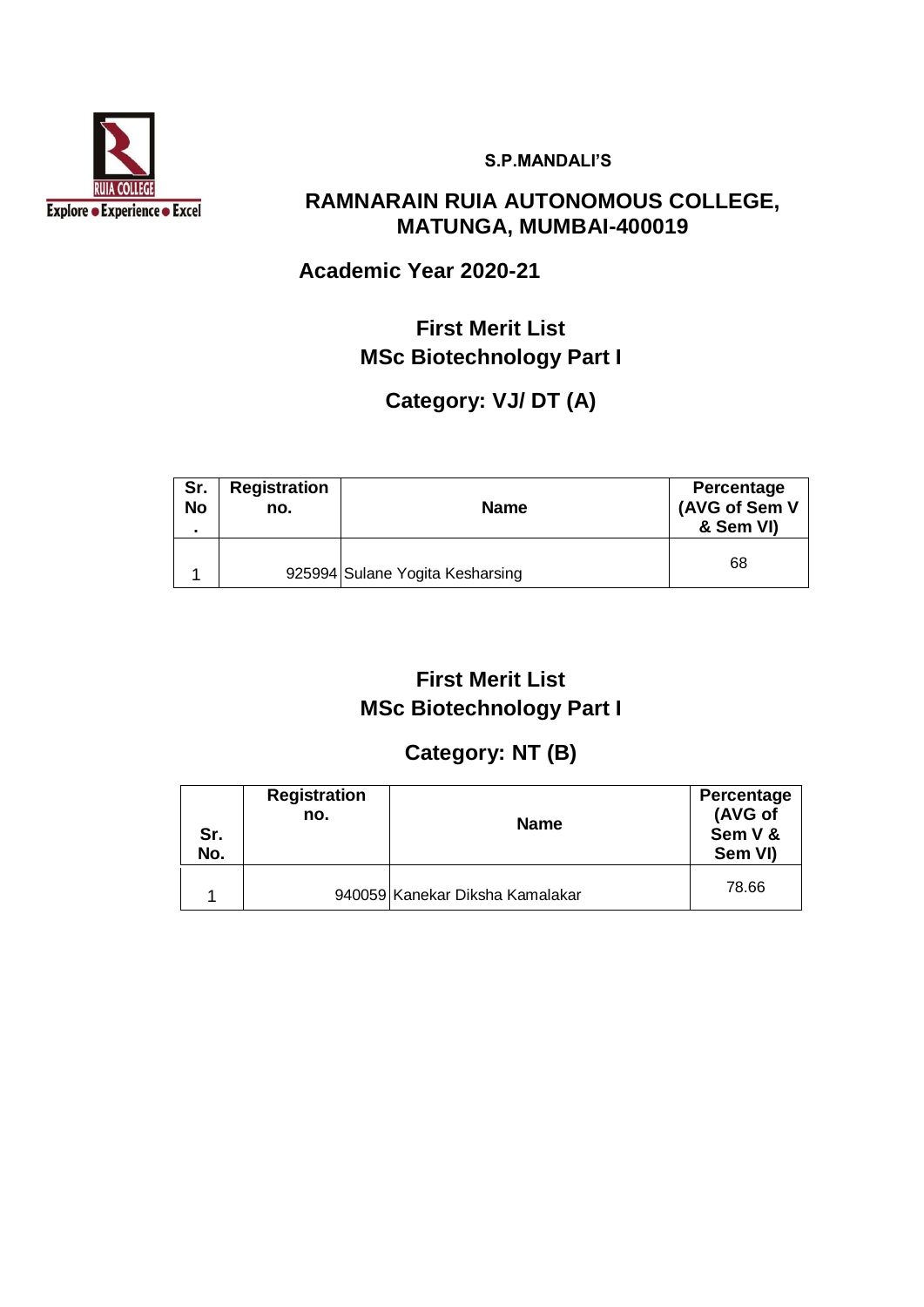

#### **S.P.MANDALI'S RAMNARAIN RUIA AUTONOMOUS COLLEGE, MATUNGA, MUMBAI-400019**

### **Academic Year 2020-21**

# **First Merit List MSc Biotechnology Part I**

**Category: NT (C)** 

| Sr.<br>No. | <b>Registration</b><br>no. | <b>Name</b>         | Percentage<br>(AVG of Sem<br>V & Sem VI) |
|------------|----------------------------|---------------------|------------------------------------------|
|            | 931677                     | Hajare prachi sunil | 82.16                                    |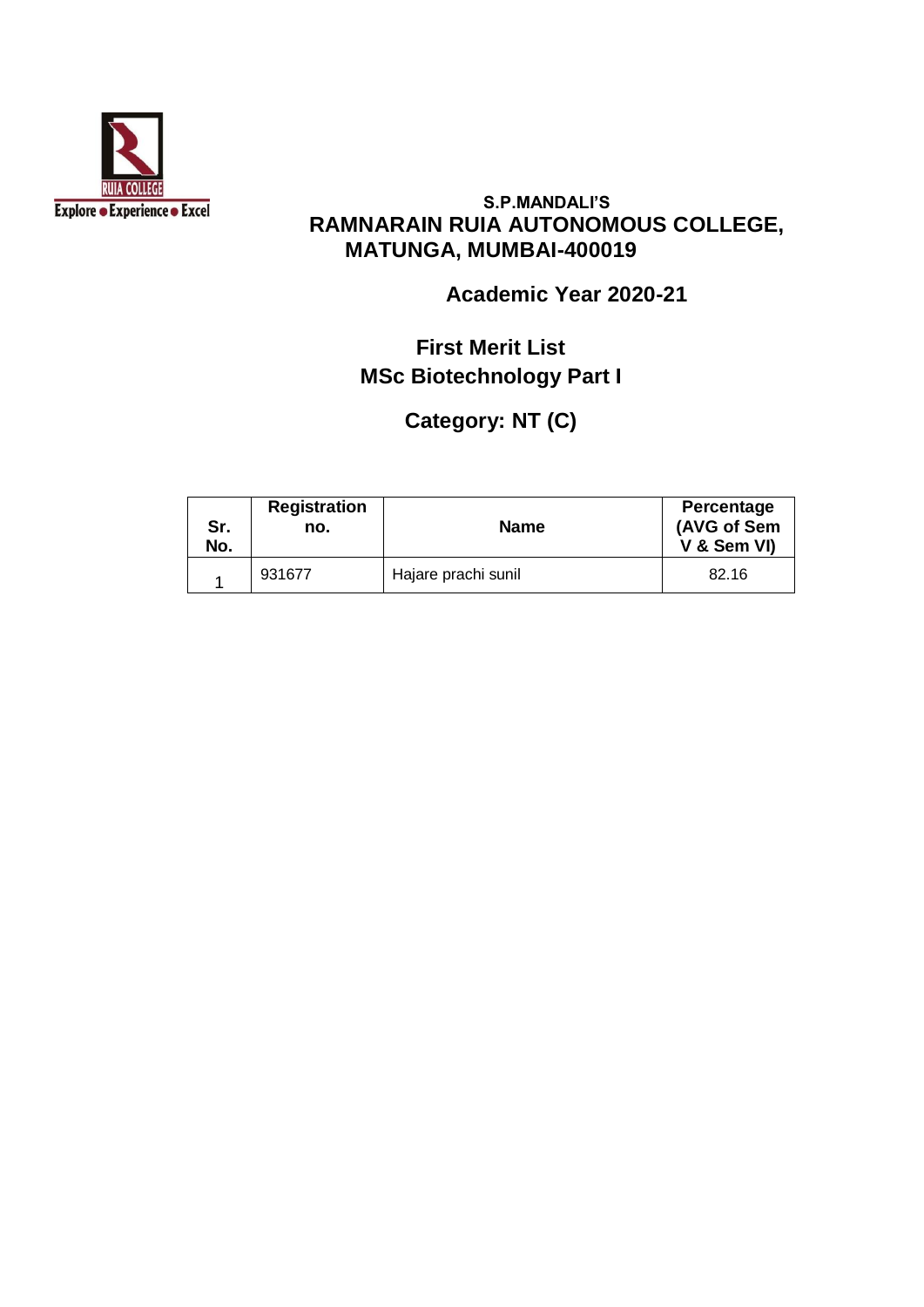

#### **S.P.MANDALI'S RAMNARAIN RUIA AUTONOMOUS COLLEGE, MATUNGA, MUMBAI-400019**

# **Academic Year 2020-21 First Merit List MSc Biotechnology Part I**

## **Category: OBC**

| Sr.No<br>$\blacksquare$ | <b>Registratio</b><br>n no. | <b>Name</b>                  | Percentage<br>(AVG of<br>Sem V &<br>Sem VI) |
|-------------------------|-----------------------------|------------------------------|---------------------------------------------|
|                         |                             | 934732 Rodge Rutuja Rajendra | 87.3                                        |
| $\overline{2}$          |                             | 930034 walanj chitraja rajiv | 86.16                                       |
| 3                       |                             | 927828 Karan Yogesh Bhagat   | 85.91                                       |
|                         |                             | 932030 Pednekar rudvi sharad | 85.91                                       |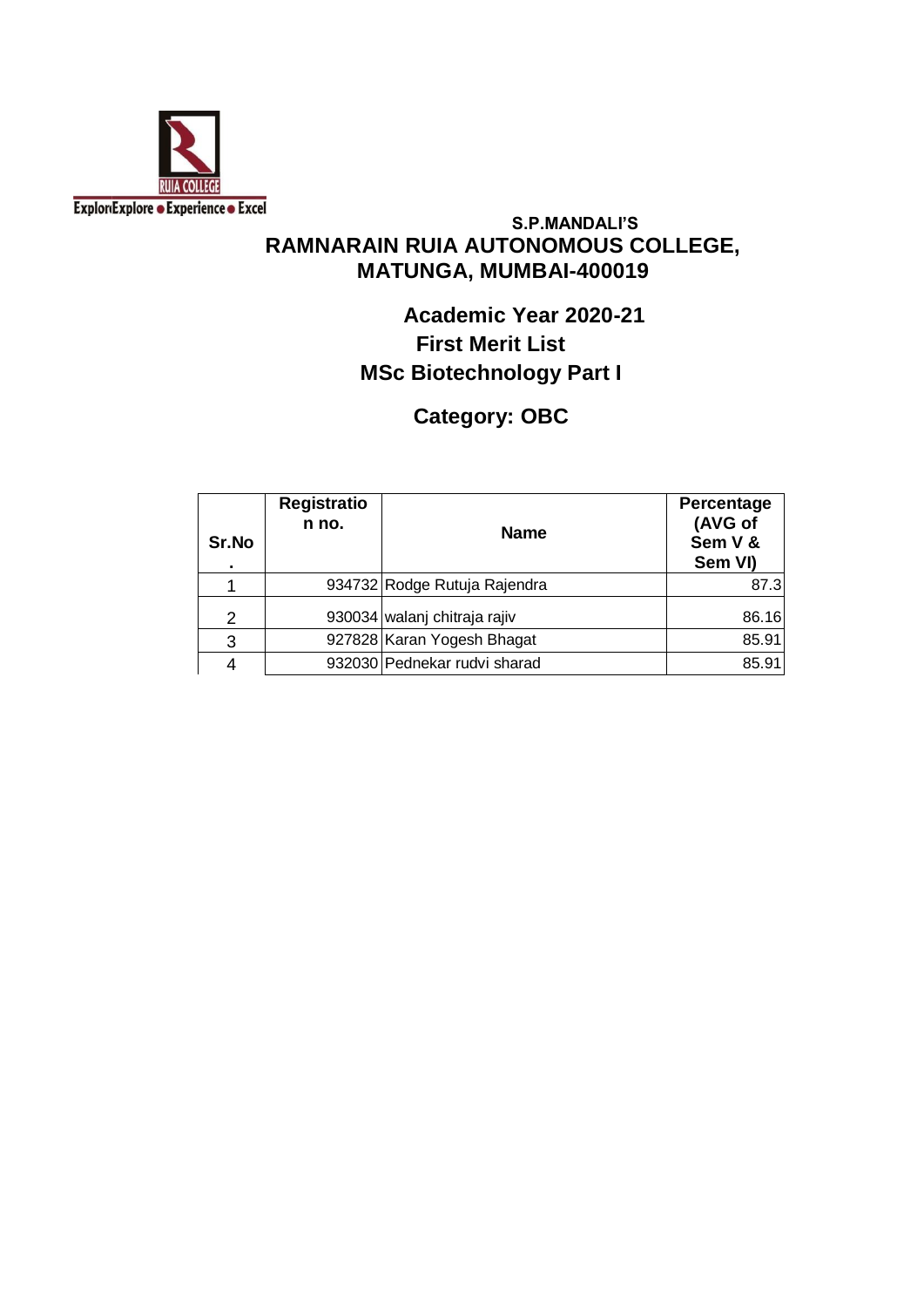

#### **S.P.MANDALI'S RAMNARAIN RUIA AUTONOMOUS COLLEGE, MATUNGA, MUMBAI-400019**

### **Academic Year 2020-21**

# **First Merit List MSc Biotechnology Part I**

# **Category: SBC**

| Sr.<br><b>No</b> | <b>Registration</b><br>no. | <b>Name</b>                   | <b>Percentage</b><br>(AVG of<br>Sem V &<br>Sem VI) |
|------------------|----------------------------|-------------------------------|----------------------------------------------------|
|                  |                            | 926122 Gauthami Bhaskar Bitla | 82.5                                               |

# **First Merit List MSc Biotechnology Part I**

### **Category: EWS**

| Sr.<br><b>No</b> | <b>Registration</b><br>no. | <b>Name</b>                         | Percentage<br>(AVG of<br>Sem V &<br>Sem VI) |
|------------------|----------------------------|-------------------------------------|---------------------------------------------|
|                  |                            | 926888 Sharma Kaushal Girishchandra | 80.99                                       |
|                  |                            | 929037 Mayurakshi A Thakur          | 75.15                                       |